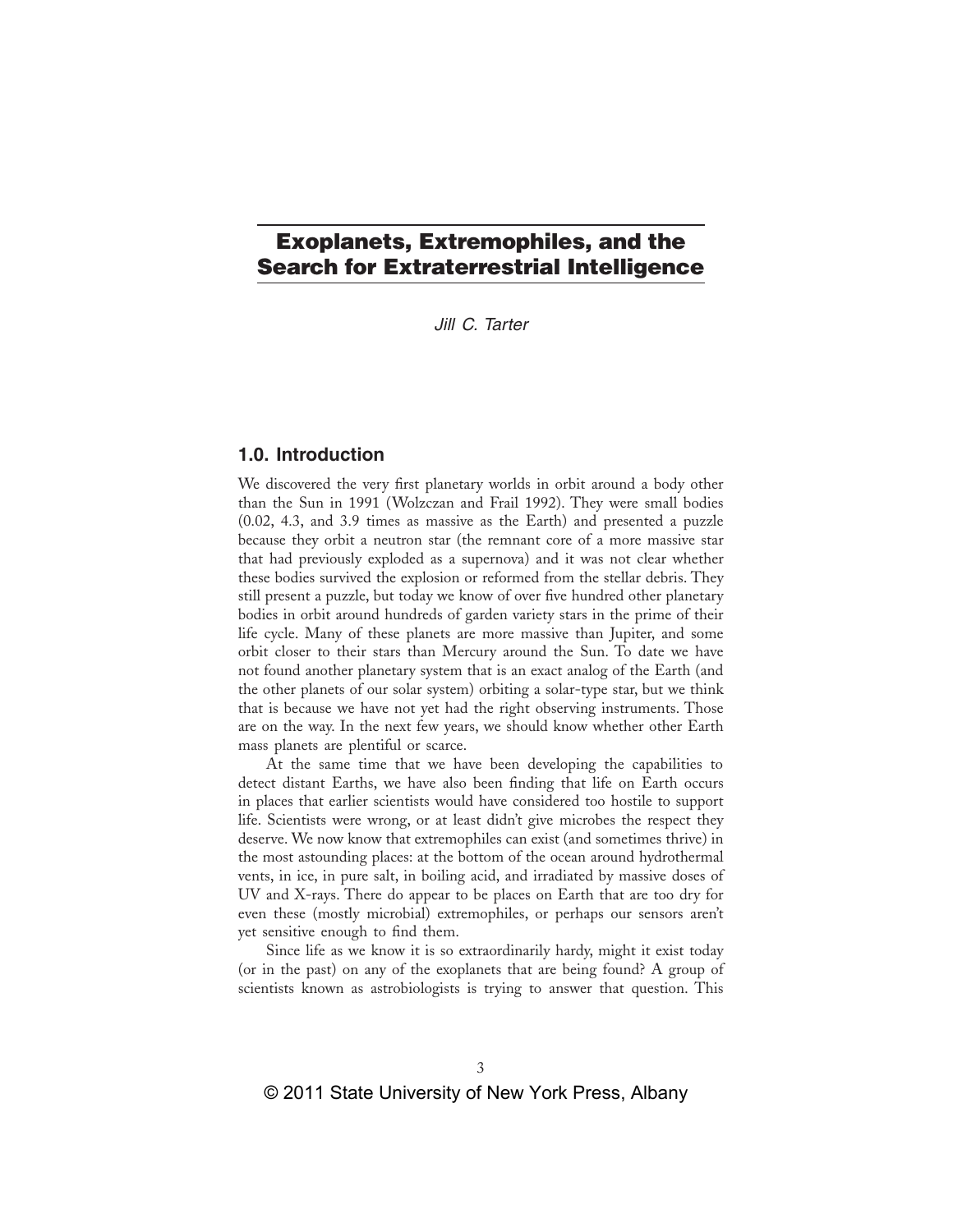chapter will discuss what appears to be possible in the near future, as well as the questions that will likely remain unanswered until new technologies enable new explorations in the more distant future. It might even turn out that our first indication of another inhabited world will be the signals deliberately generated by its inhabitants, as sought by scientists involved in the search for extraterrestrial intelligence, or SETI.

### **2.0. Exoplanets**

In his book *Plurality of Worlds*, Steven J. Dick (1984) has chronicled the millennia of discourse about other inhabited worlds, based upon deeply held religious or philosophical belief systems. The popularity of the idea of extraterrestrial life has waxed and waned and, at its nadir, put proponents at mortal risk. Scientists at the beginning of the twenty-first century have a marvelous opportunity to shed light on this old question of habitable worlds through observation, experimentation, and interpretation, without recourse to belief systems and without risking their lives. A good place to keep track of the latest planet discoveries is the interactive catalog of the Extrasolar Planet Encyclopedia Web site <http://exoplanet.eu/catalog.php>. At a glance you will be able to see how many new planets have been announced in the time between when I reviewed the copyediting of this chapter, and when you are reading it. As of November 27, 2010, there are 504 planets orbiting 422 bodies (including those puzzling pulsar planets).

Exoplanets are primarily detected by indirect techniques: astrometry, radial velocity studies, transits, and gravitational micro-lensing. The first two of these detection methods measure the reflex motion of the star due to the mutual gravitational attraction between planet and star. The transit method measures the minute diminution of brightness that occurs periodically when a favorably aligned planet passes between its star and our telescope, blocking some of the star's light. The final method (gravitational micro-lensing) measures the brightening of a distant star when another (unseen) star and its orbiting planet align perfectly and the gravitational masses of the star and planet bend the light from the distant star causing it to appear brighter. Only very recently have we actually seen images of objects we believe to be planets in orbits around stellar hosts. The Hubble Space Telescope (HST) was used with a chronographic mask to block out the light from the star Fomalhaut. (As an analogy, think of holding up your hand to block out the light from a distant street light while you look for something faint in the area surrounding your hand.) In 2004 observations showed a small (single-pixel) bright object located in a large disk of dust, far from the star (115 astronomical units from the star, or 115 times as far from the star as the Earth is from the Sun). This object was confirmed as a planet Fomalhaut b when an HST 2006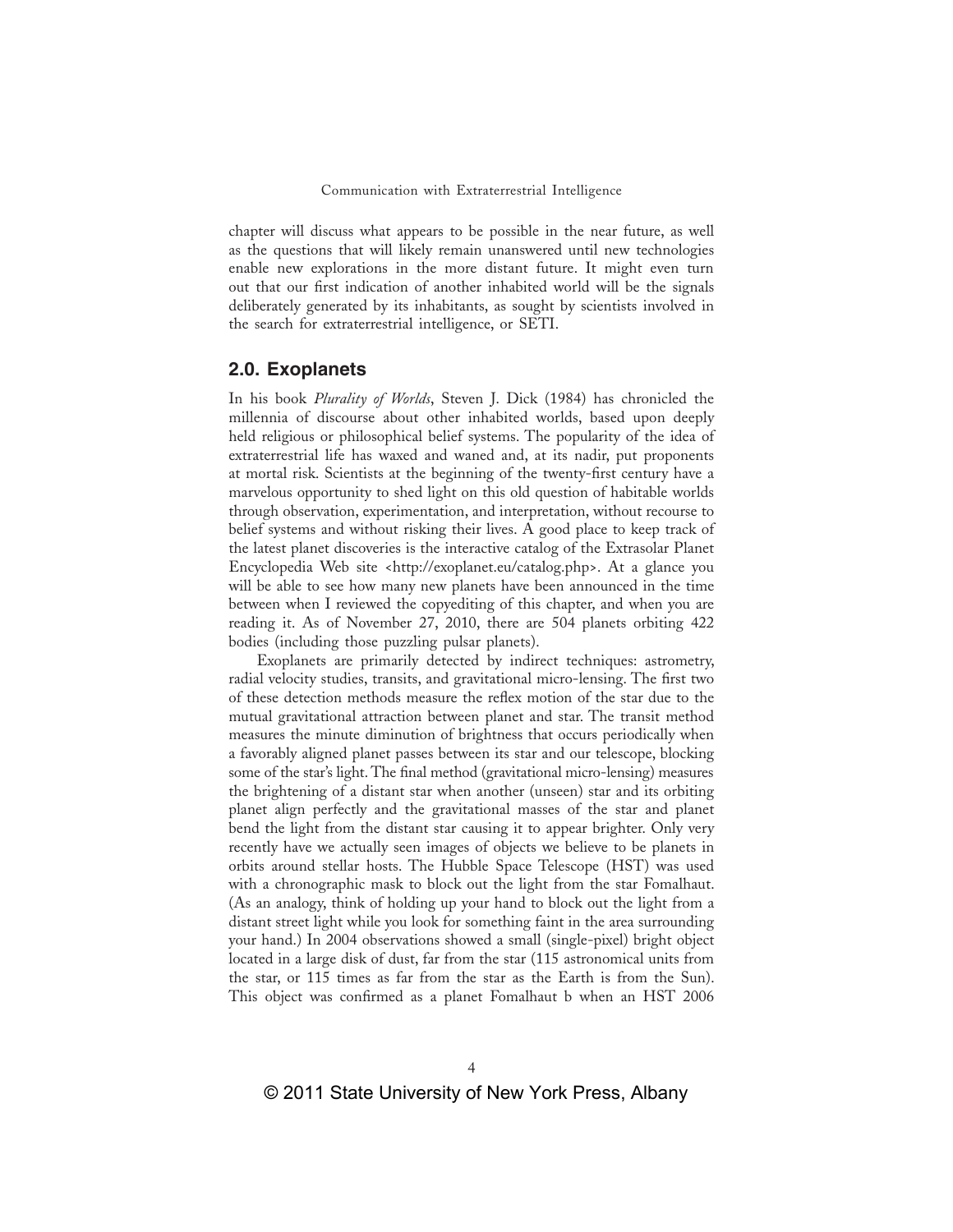observation showed that it had moved slightly along a believable orbital track. A series of rapid images of the star HR 8799 using ground-based telescopes allowed observers to remove the effects of atmospheric distortion and to image three giant-planet point-sources orbiting at distances of 24, 38, and 68 AU, far from the star.

The reflex motions of a star that are induced by the planetary orbit are greater and easier to observe if the star mass is small. What we haven't found thus far is a planet like the Earth orbiting its star at just the right distance so that its surface temperature might be conducive to permitting liquid water. This just-so region around any star is called the habitable zone. For the Sun, it stretches from just outside Venus's orbit to the orbit of Mars. For more massive stars the habitable zone is farther from the star, and it is closer in for lower mass stars. We think that such terrestrial analogs exist, but we have not had the capability to detect them until now, with the launch of spacecraft capable of making precise measurements of stellar brightness to search for transits. The Kepler spacecraft is expected to detect a handful of Earth-sized planets within the next few years. If it doesn't, we will have to revise our thinking about the way stars and protoplanetary disks of gas and dust actually form planets.

Most of the planets discovered are giants, and many have been surprising, and many are in orbits that are highly inclined to the equatorial plane of the star, unlike those of our own solar. "Hot Jupiters" in short period orbits very close to their host stars, and an abundance of high eccentricity (noncircular) orbits were surprising discoveries, though we are beginning to have reasonable explanations based on interactions with viscous protoplanetary disks and a version of cosmic billiards. Initially it was assumed that the presence of hot Jupiters would doom any terrestrial planets within the habitable zone, but recent studies by Raymond et al. (2006) argue that it is possible to have wet, terrestrial planets, even though a Jupiter-mass planet has migrated through their orbital radii on its way toward the star. The near-term future, with a suite of new instruments, holds promise for the detection of other Earths, large moons of gas-giant planets, and other potentially habitable cosmic real estate. The next obvious question is "Will they be inhabited?"

# **3.0. Extremophiles and Weird Life**

Astrobiology is the science that deals with the origin, evolution, distribution, and future of life in the universe. It has been successful in bringing together scientific specialists from many different disciplines to tackle these big-picture questions. Many of my colleagues at the SETI Institute are astrobiologists studying organisms living in extreme conditions (by human standards) in an attempt to better understand the origin of life on Earth and the potential habitable real estate for life beyond Earth.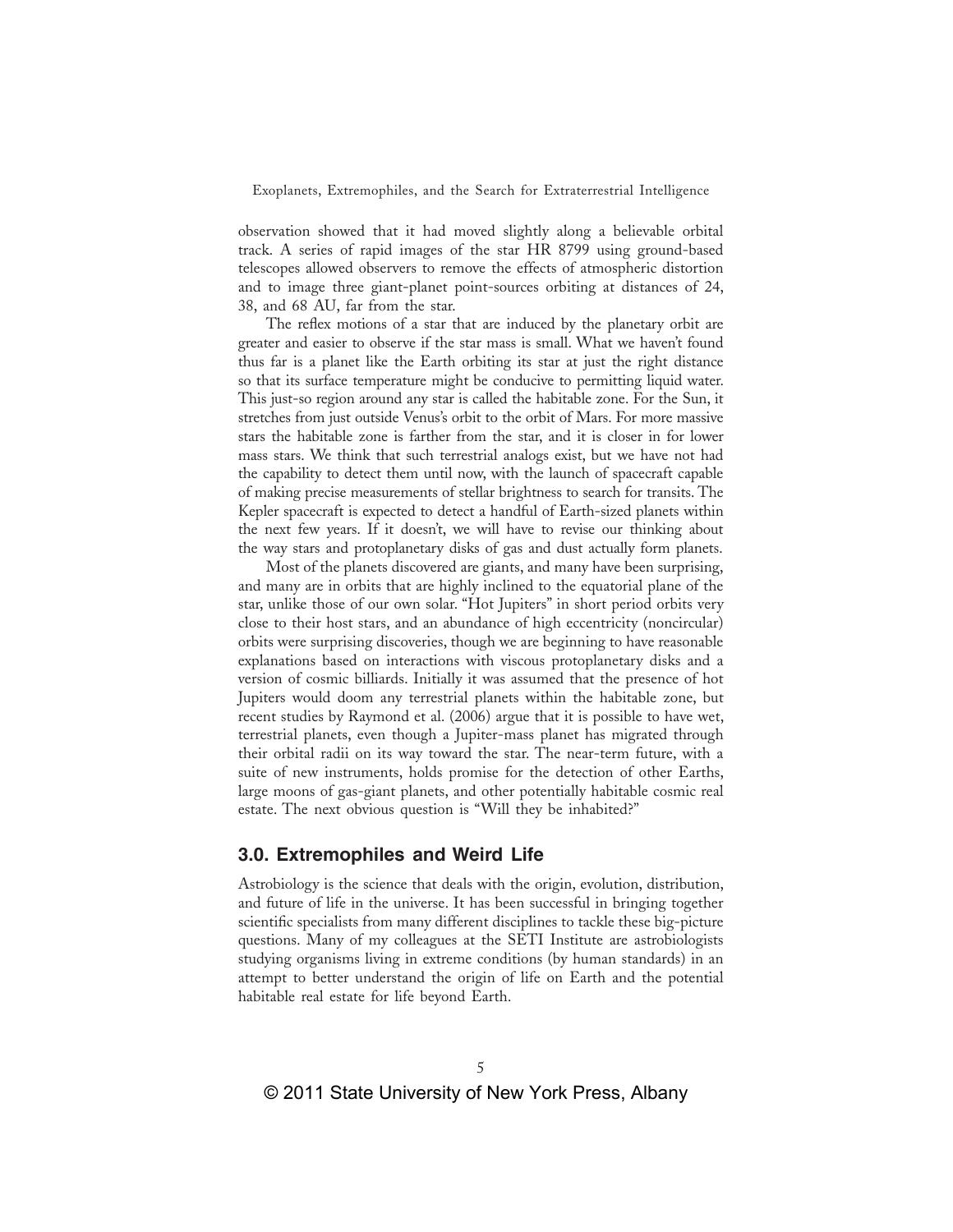In the past few decades we have expanded the range of conditions recognized as suitable for life. Life is no longer confined between the boiling and freezing points of water. Hyperthermophiles live at high temperatures (and sometimes also high pressures), the current record holder being archean microbial *Strain 121* that thrives at 121 ºC metabolizing iron, but it can survive up to 130 ºC (Kashefi and Lovley 2003). At the other extreme, the psychrophilic bacterium *Psychromonas ingrahamii* survives and reproduces (very slowly) at –12 ºC in the ice off Point Barrow, Alaska (Breezee et al. 2004). Macroscopic ice worms occupy and move through the Alaskan glaciers as well as the methane ice seeps on the floor of the Gulf of Mexico using natural antifreeze to protect their cellular structures (Fisher et al. 2000). Sunlight, once argued to be the source of energy for all life, is completely absent miles beneath the surface of the ocean, around the deep hydrothermal vents, where a rich and diverse community of organisms thrives in the dark, at enormous pressures. Small blind shrimp there have developed IR-sensing eye spots to navigate the vent environs or to travel from one vent to another using their thermal signatures (Pelli and Chamerlain 1989). Some chemical process (or processes) within the vents also produces minute quantities of visible light that are harvested by green sulfur bacteria for photosynthesis even though many hours go by between photons (Beatty et al. 2005).

Humans increasingly protect themselves from exposure to UV radiation as the protective layer of atmospheric ozone thins, since our DNA lacks sufficient repair mechanisms to survive intense radiation environments. Yet organisms inhabiting the highest freshwater lakes on Earth, in the caldera of the Lincancabur volcano overlooking the Atacama desert, have adapted to the huge UV load their altitude and evaporating environment present (Cabrol et al. 2005). Colleagues from the SETI Institute free-dive in these lakes each austral spring to catalog these organisms and study the DNA repair mechanisms they have elaborated. If life once occupied Mars, similar mechanisms might have been employed by organisms seeking to survive the dual stresses of increased radiation and desiccation due to loss of planetary atmosphere. Even more spectacular, *Deinococcus radiodurans* can withstand millions of rads of hard radiation because its DNA repair mechanisms are so effective. This skill probably evolved, not because it encountered naturally high radiation environments, but because desiccation causes the same sorts of breaks in DNA linkage; a sufficiently robust repair mechanism can endow survival independent of the damage source (Mattimore and Battista 1996). As a result, this microbe is the focus of many bioremediation programs to deal with radioactive materials, and is being sought in the Atacama to demarcate areas just too dry for life.

Neutral pH was once thought essential for life, but we now know of many organisms capable of living in either extremely acidic or highly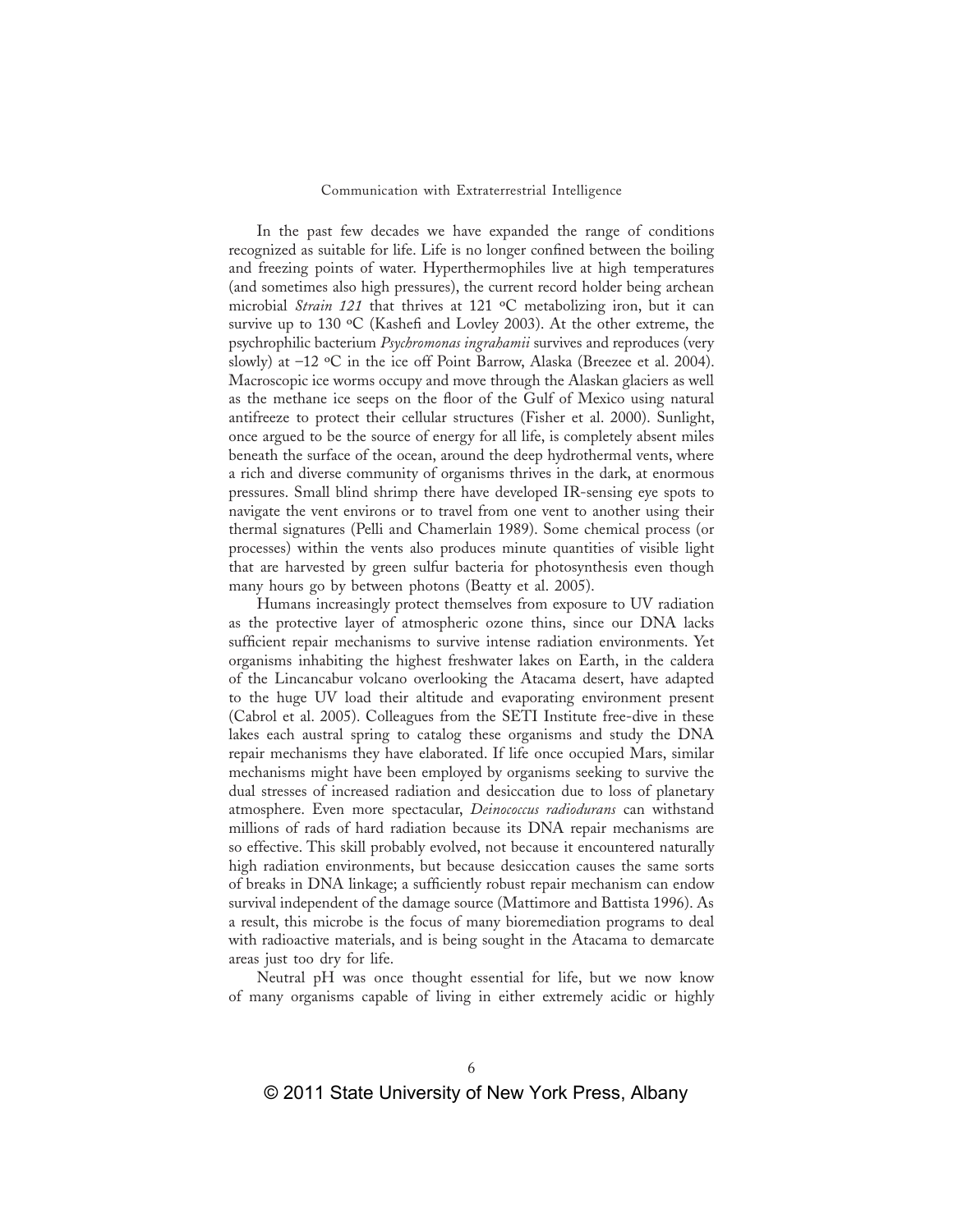alkaline environments. Cyanobacteria and fish can survive at pH ~4, but the acidophile red alga *Cyanidium caldarium* and the green alga *Dunaliella acidophila* can live at pH below 1 (Rothschild and Mancinelli 2001). In the ground waters of industrial slag heaps, extremely alkaline-tolerant microbes have been found thriving at a pH of 12.8 (Roadcap et al. 2006). While salt has been used historically to preserve food from decay due to bacterial action, halophilic archean microbes have been found living within pure NaCl crystals (Rothschild et al. 1994).

Astronomers may find it extremely unpleasant to live beyond the "just right" bounds of our current terrestrial environment, but clearly life has a greater tolerance and no lack of innovative ways of making a living. Within the past few years, we have begun to accept the concept of the "deep hot biosphere," and to acknowledge that perhaps ten times as much biomass is resident in the crust beneath our feet, as compared to the surface biomass with which we have long been familiar (Gold 1998). All these biological adaptations must inform our searches for life elsewhere in the universe.

Mindful of the adaptability of life to extreme environments, we should reconsider our own solar system (where we may have some hope of systematic in situ sampling), and we should expand our inspection to any bodies capable of providing raw materials and energy sources that might be exploited by biology of any sort. Thus, in addition to the terrestrial planets Venus, Mars, and Earth (which were all biologically connected during an earlier epoch of planet building and bombardment), we should consider the large icy satellites of Jupiter and Saturn, namely Europa, Ganymede, Callisto, and Enceladus, where liquid, briny, water oceans are thought to exist beneath their icy outer crusts. Titan might be a world hosting biology on its surface without liquid water as a solvent, although the presence of a subsurface water ice slush is now fairly certain. Perhaps results from the Venus Express mission of the European Space Agency (ESA) will shed light on whether the chemical disequilibria previously noted in the Venusean atmosphere require explanations involving Grinspoon's revival of the Sagan and Salpeter "sinkers, floaters, hunters and scavengers" (Schulze-Makuch et al. 2004). For the foreseeable future NASA will continue a "follow the water" strategy, returning to Mars with robots and humans to look for signs of extinct life from a wetter, warmer epoch or even for subsurface extant life. The seasonal and inhomogeneous appearance of trace amounts of methane in the tenuous Martian atmosphere (Mumma et al. 2005) might be explained by the presence of methanogens in subsurface liquid aquifers, or by the more prosaic, geological transformation of olivine rock, but that too requires flowing water. Subsequent missions may venture to Europa to verify the existence of a massive water ocean and to examine the tantalizing discolorations near the surface cracks that could be the end products of organic molecule irradiation (Dalton et al., 2003), and then,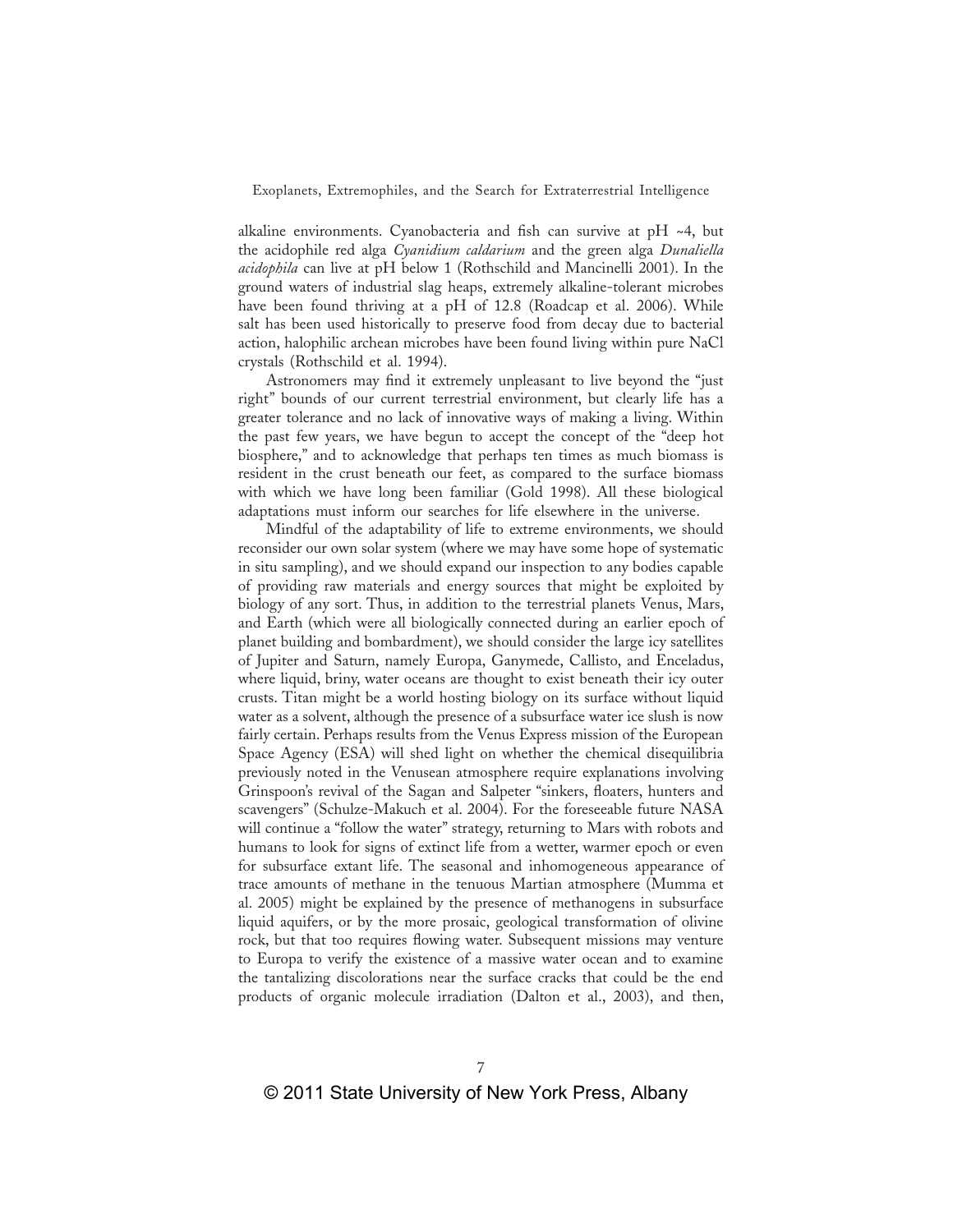later still, return to make a sterile penetration of the ice and search for life in the water below.

The resilience and diversity of extremophiles have now also focused attention on life as we don't yet know it. Life on Earth (even extremophiles) seems completely connected; life as we know it appears to have had a single common ancestor. But what about life as we don't yet know it? Might it exist on Earth today in extreme environments, and remain undetected because of our instrumental biases toward carbon-based organisms? Might it exist on other bodies in our solar system, and in the planetary systems of other stars, perfectly suited to those local environmental conditions? What are the limits of organic life in planetary systems? It is a heady question that, if answered, may reveal just how crowded our Earth and the cosmos could be with alien biology. In 2007, the National Academy of Sciences released a report titled *The Limits of Organic Life in Planetary Systems* (Space Studies Board 2007), that is, life with an alternate biochemistry—what they called "weird life." How would we recognize life based on different biosolvents, different nucleotides, different metabolic pathways? What instruments should we develop to aid human and robotic explorers undertaking a search for other forms of life?

It seems impossible to avoid one particular trap of being twenty-first-century humans. In seeking life, or its technological by-products, we cannot search for what we cannot conceive, and it is also impossible to guarantee that we will correctly interpret what we find. This conundrum has been shared by all past explorers. Those who were successful pushed ahead, with the tools at their disposal, or tools they invented. As my colleague Seth Shostak is fond of saying "Columbus didn't wait for a 747 to cross the Atlantic"; neither should astrobiologists.

### **4.0. Biosignatures**

Moving out beyond the solar system, the focus will be on exoplanets, but here it will not be possible to consider in situ sample collections, at least not for a long time; remote observations will have to suffice. The first task will be the detection of, and subsequent imaging of, a terrestrial-mass planet within the stellar habitable zone. Just how exactly like the Earth does another environment have to be in order to host life? Ward and Brownlee (2000) have argued that an exact duplicate of the terrestrial environment—its history, large moon, and giant-planet shields—are required for anything bigger than microbial life. However, Darling (2001) reviews the arguments and concludes that other astronomers might exist on many worlds. In fact, the evidence is consistent with life, including intelligent life, existing on many worlds or exclusively only on Earth; there is as yet *no evidence*. We have an example of "one." We cannot know from tracing the detailed history of that single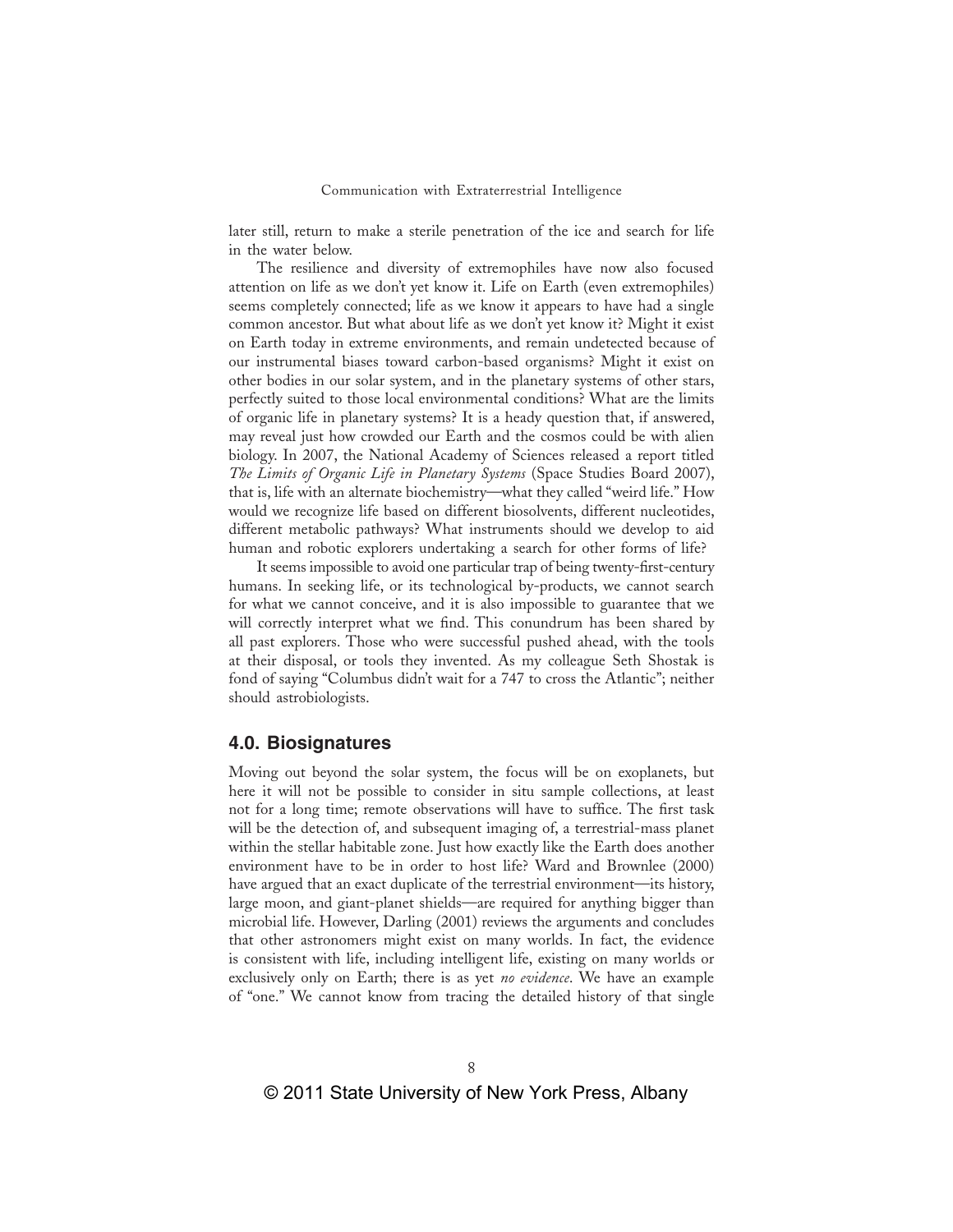example what the branching ratio might be for the experiment of life; how many other ways might things have gone but didn't, at what rate, with what end result? The number "two" will be all-important in answering this question—as in the second example of an independent origin of life.

The next step will be to attempt to conduct a chemical assay of the atmosphere of any terrestrial planet imaged in orbit around nearby stars. Transiting hot Jupiters have already permitted the first analysis of chemical constituents of exoplanet atmospheres. Observations of HD 209458b reveal sodium, hydrogen, oxygen, and carbon in an extended atmosphere and/or escaping from the planet (Vidal-Madjar et al. 2004). The Terrestrial Planet Finder (TPF) (previously studied by NASA and now on indefinite hold) and the Darwin constellation under development by ESA may eventually launch during the first half of the twenty-first century, perhaps combined as an international mission. Telescopes on these spacecraft are intended to suppress the light from a central star, using either an occulting coronagraph at visible wavelengths or interferometric nulling in the IR, thereby spatially resolving and directly detecting reflected starlight from any terrestrial exoplanets orbiting within the stellar habitable zone; enormous precision is required to separate the very faint reflected light from the planet from the very much brighter star close by. Once an image has been formed, very long observations will attempt to collect sufficient light to reveal absorption lines in the exoplanet spectrum due to trace atmospheric constituents that might be clues to the presence of biology on the planetary surface.

As difficult a technical challenge as implementing these spacecraft will be, perhaps an even greater challenge will be deciding what spectral signature does or does not constitute a reliable biomarker. Using the present Earth as an example, chemical disequilibrium is one very promising sign. The coexistence of the very reactive molecular oxygen and methane gases in our own modern atmosphere is the direct result of photosynthetic cyanobacteria and plants as well as the fermenting bacteria within termites, ruminants, and rice paddies (Lovelock 1965; Lovelock and Margulis 1974). But the paleoearth would have presented a very different picture during the billions of years when life was present, but had not yet participated in the elevation of atmospheric  $O_2$  levels; for that world, we must ask about the undeniable biosignatures of methanogens. Additionally, one must ask if there are any abiotic processes that can yield the same result. For exoplanets, the harsh realities of the remote observational circumstances are further challenges; it does not now seem feasible to observe simultaneously the visible bands of oxygen and the thermal IR signature of methane in a single instrument. The broad absorption feature of ozone (at  $\lambda$  9.3 µm) in the atmosphere of an exoplanet is currently the favored biosignature for complex life as we know it, if the host star is sun-like (Léger 1999; Kasting and Catling 2003).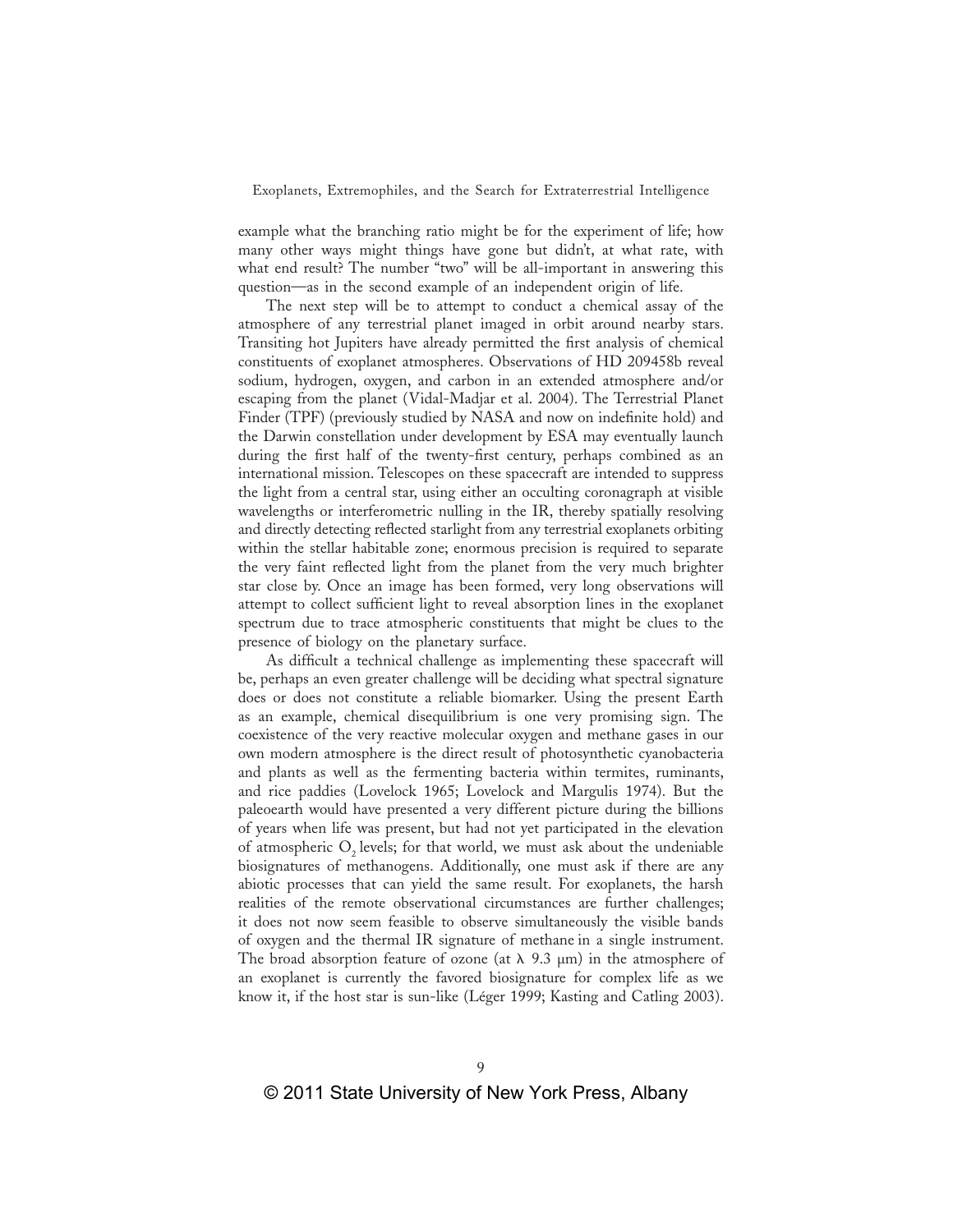When the primary is an M dwarf, other molecules such as  $N_2O$ , and  $CH_3Cl$ may be detectable along with ozone (Segura et al. 2005). While there are abiotic sources of oxygen, and therefore ozone, an ongoing biological source appears to be required for substantial atmospheric ozone concentrations on a geologically active planet. Any future announcements of atmospheric ozone detection from an exoplanet and a potential linkage to biota are likely to be accompanied by a long list of caveats, which the media will ignore. However, spectral absorption features alone are unlikely to distinguish between a future detection of alien microbes or mathematicians. To find the latter we need to search for technosignatures; we need to do SETI.

# **5.0. Technosignatures: The Search for Extraterrestrial Intelligence**

"Are we alone?" is really a loaded question. The detection of life on another world (extant or extinct) is a real possibility within the lifetimes of the people living today. That is a thrilling possibility. Detection of irrefutable biosignatures will provide the pivotal "number two" in the record of life in the universe, but at a very deep level, humans want to know whether other intelligent creatures also view the cosmos and wonder how they came to be. Like the term *life*, there is really no acceptable definition of "intelligence." Nevertheless, we may be able to remotely deduce its existence over interstellar distances. If we can find technosignatures—evidence of some technology that modifies its environment in ways that are detectable—then we will be permitted to infer the existence, at least at some time, of intelligent technologists. As with biosignatures, it is not possible to enumerate all the potential technosignatures of technology as we don't yet know it, but we can define systematic search strategies for equivalents of some twenty-first-century terrestrial technologies. The science fiction author Arthur Clarke has suggested that "any sufficiently advanced technology will be indistinguishable from magic"; if they occur at all, detections of advanced technologies will probably occur as the accidental result of our detailed studies of the natural universe.

SETI is that subspecialty of astrobiology that currently conducts systematic explorations for other technology as we know it; primarily it searches for electromagnetic radiation—radio or optical signals. SETI pre-dates the current field of astrobiology, beginning life as a valid field of exploratory science in 1959 with the publication of the first paper on this subject in a refereed journal (Cocconi and Morrison 1959). This first paper advocated a search for radio signals, but the suggestion of searching for pulsed optical laser signals followed shortly thereafter in 1961 (Schwartz and Townes 1961). SETI provides another plausible avenue for discovering habitable worlds by attempting to detect the actions of technological inhabitants. More than one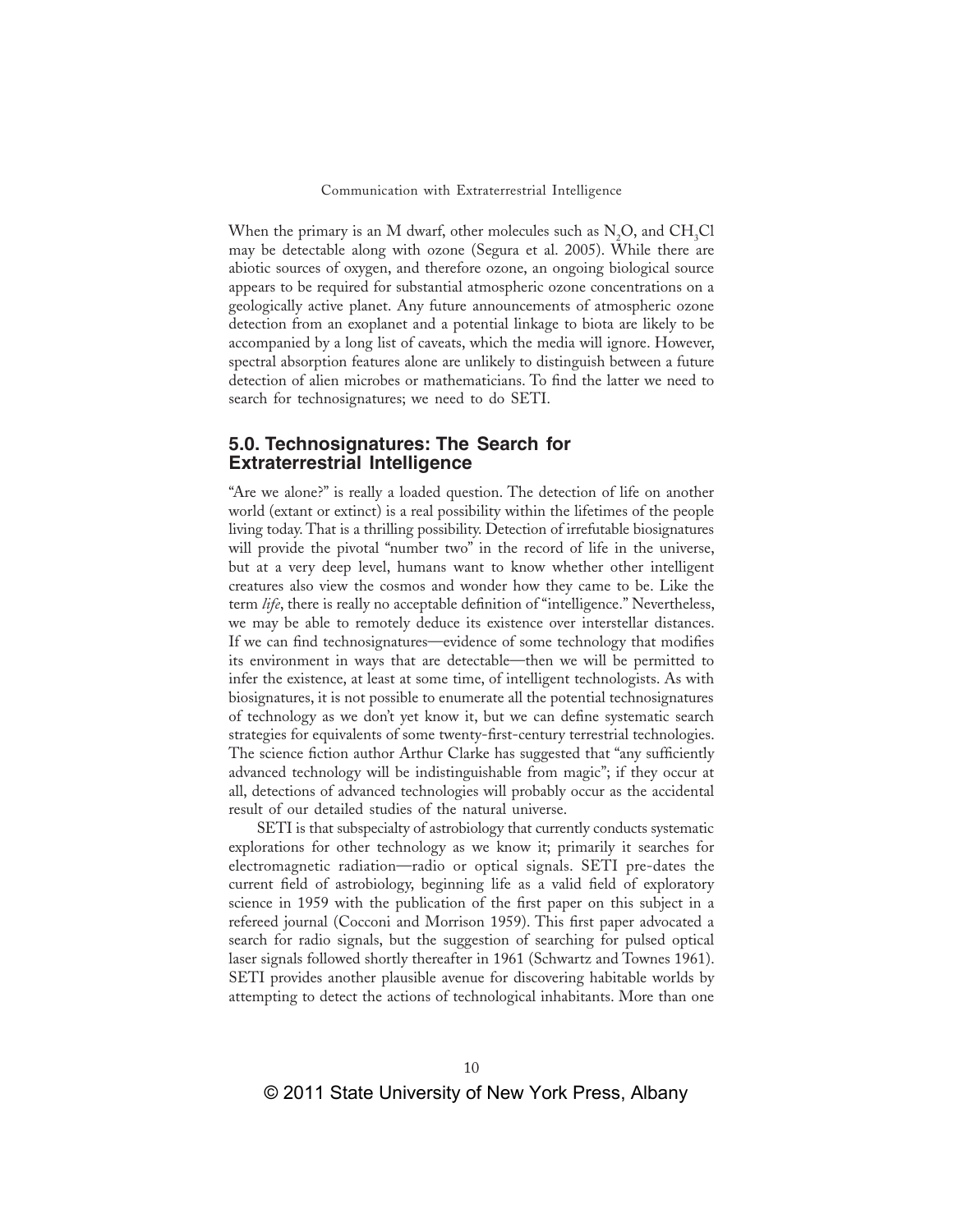hundred SETI searches can be found in the literature (Tarter 2001). (To see the search strategies that have been used, look at <https://observations.seti. org>.) The list begins with Project Ozma in 1960 the first search for radio signals from nearby sun-like stars (Drake 1960). While these searches may seem like a large effort, the sum total of all these investigations has covered only a minute fraction of the search parameter space. Imagine looking at a single glass of water scooped from the ocean, and examining it to see whether there are any fish in the ocean. That's a pretty good analogy to how much of the cosmos we've been able to search so far—one glass from an entire ocean.

Signals might be generated for the benefit of the transmitting civilization or to deliberately attract the attention of another civilization. While it may be possible for us to detect unintentional leakage radiation from another technology, deliberate signals, transmitted to be detectable, are the most likely to be found. Furthermore, any detectable signals will have originated from a technology far older than our own. If technology tends to be a long-lived phenomenon among galactic civilizations, then statistics favor the detection of signals from a technology during its old age. If technology, in general, is a short-lived phenomenon, then it will be undetectable because the chance that two short-lived technological civilizations would not only be close to one another, but also overlap in time during the thirteen billion year history of the Milky Way is vanishingly small. For this reason, Philip Morrison has called SETI the archeology of the future. The finite speed of light guarantees that any detected signal will tell us about the transmitter's past, but the detection of any signal tells us that it is possible for us to have a long technological future (Mallove 1990). This is one of the things that makes SETI important to me, and why I feel that I have the best job in the world.

Although we've been doing SETI for more than fifty years now, most of the time, most SETI searches are off the air. Historically, the searches have been conducted on telescopes constructed for other scientific observing programs, so there has been little telescope time available for SETI (the piggyback SETI@home project is a notable counterexample to this). Today the situation is changing as new instruments intended for dedicated SETI use are commissioned and beginning to look at the sky. This is an exciting time because our tools may finally be getting to be commensurate with the magnitude of our task.

Deliberate signals, intended to be detected, might be engineered in one of two ways: they could appear to be "almost astrophysical," or they could appear to be "obviously technological," The distinct benefit of the former scheme is that such signals are very likely to be captured as a young technology (such as ours) begins to deploy multiple sensors to study the universe around it. Eventually, some graduate student searching through observational databases might discover something peculiar about one of the entries, and thus discover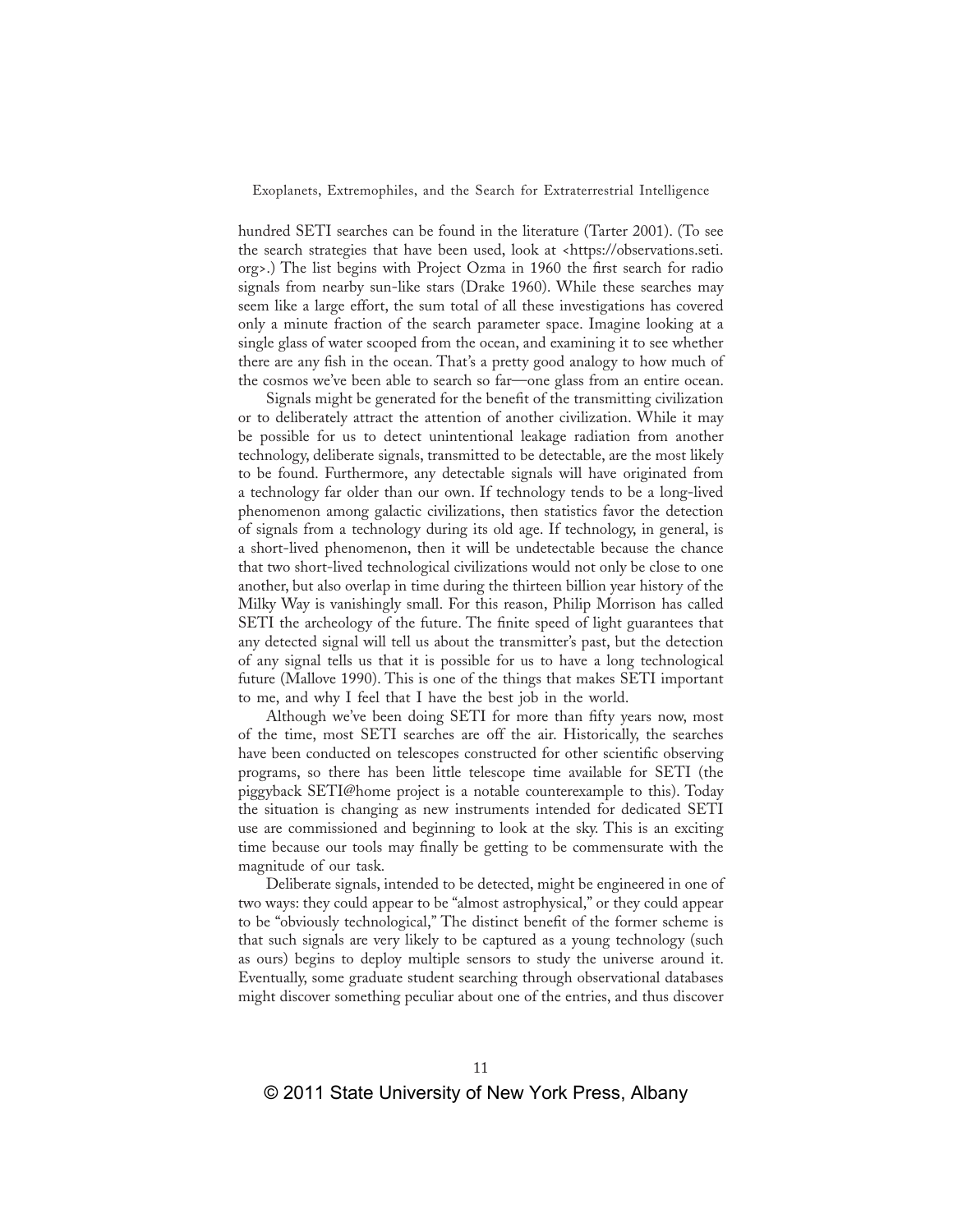that the signal is actually engineered. Our rapidly improving astronomical observing capability and our curiosity about the cosmos should ensure that we eventually discover any such "almost astrophysical" signals. On the other hand, the detection of "obviously technological" signals will require construction of specific instrumentation not available from astronomical observing programs, because the characteristics of the extraterrestrial signals are precisely those that we expect nature to be unable to produce. Today we search for narrowband radio signals—a single channel on the radio dial. Natural radio emission occurs at many frequencies, but technology can compress a lot of power into a single frequency. The computerized signal detection algorithms in use can detect narrowband signals that are continuously on, or that pulse on and off, and they can be constant in frequency or change frequency during the observation due to accelerations between transmitter and receiver. Natural, background radio noise from galactic synchrotron emission rises rapidly at frequencies below 1 GHz (1 billion Hz), while the noise from atmospheric water vapor and oxygen contributes above 10 GHz; radio SETI searches have a goal of systematically exploring the naturally quiet Terrestrial Microwave Window from 1–10 GHz. Since the signals may be as narrow as 1 Hz, it means we need to search through nine billion channels on the radio dial. While nature is quiet at these frequencies, our cell phones, satellites, garage door openers, and microwave ovens generate lots of signals that cause interference. Radio telescopes are located far from population centers, and astronomers must use a great deal of computational effort to work around this interference.

At optical frequencies, signals exhibiting extreme time compression (short, broadband laser pulses) are searched for with photon counters having nanosecond rise times, a regime with no known sources of astrophysical background (Howard and Horowitz 2001). Because interstellar dust begins to absorb optical pulses over distances beyond ~1000 light years, it is desirable to extend the optical SETI search into the infrared so that more of the galaxy becomes accessible. This will happen when, and if, the requisite fast photon counters become available and affordable in the IR. Other modulation schemes employed by current terrestrial communications technologies can produce signals whose statistical properties differ from the Gaussian noise of astrophysical emitters, but they are harder to recognize than the simple artifacts now being sought. As Moore's Law delivers more affordable computing, SETI programs are beginning to search for more complex signals (Harp et al. 2011).

At any frequency, there are two basic search strategies that can be implemented: move quickly across the sky (or a portion thereof) to cover as much of the spatial dimension of the cosmos as possible, or select individual directions deemed to have a higher a priori probability of harboring a technological civilization and make targeted observations in those directions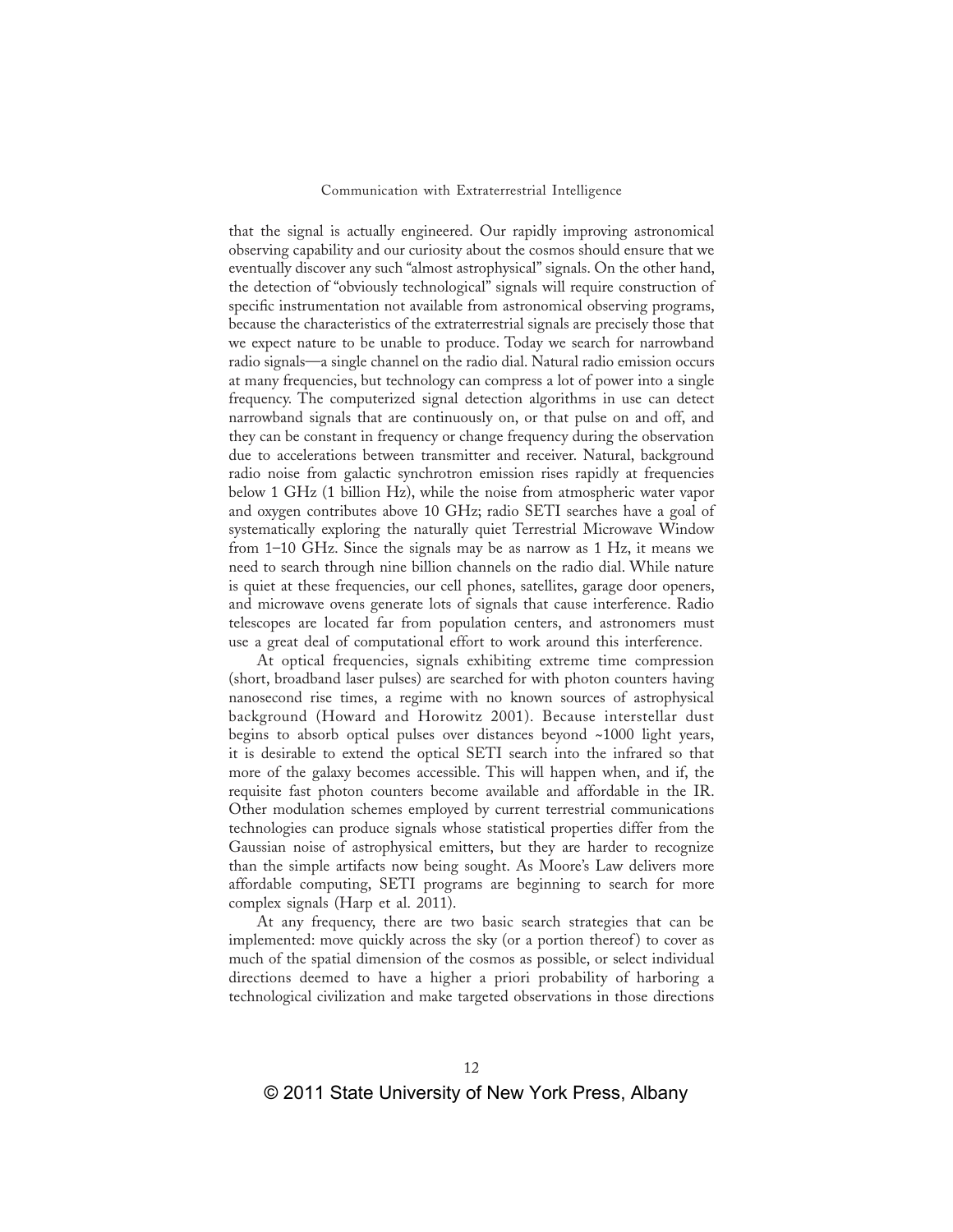for longer periods of time. The former strategy minimizes the assumptions about the source of the signal, but in general, the surveys will achieve poorer sensitivity as the result the smaller telescopes and shorter dwell times typical of this strategy. By developing a list of plausible targets, it is possible to achieve significantly better sensitivity through integration and signal processing gain for a wider range of signal types. However, if the target list is constructed under the wrong assumptions, detection probabilities are lowered rather than improved. In both cases it is desirable, but seldom affordable, to accomplish the task of signal detection and recognition in real-time, or near-real-time, so that immediate follow-up of candidate signals is enabled before they can vary with time, and opportunities for distinguishing between terrestrial and extraterrestrial technologies can be exploited.

Dan Werthimer and a group at UC Berkeley's Space Science Lab has operated a series of increasingly capable SERENDIP detectors operating at radio observatories in a commensal (or piggyback) mode to achieve maximum access to the sky for conducting random, SETI sky surveys. The SETI observers don't control the telescope pointing, but they eventually end up surveying most of the available sky from any site. Recently, SERENDIP V began taking data at Arecibo, the world's largest radio telescope, working with the multibeam ALFA receiver to search seven directions on the sky simultaneously and analyze 300 MHz of the spectrum in the vicinity of the 21 cm Hydrogen line. A few percent of the data collected by ALFA and SERENDIP V, at the precisely 1420 MHz (21 cm), is analyzed on the pioneering SETI@home global distributed computing platform (http:// setiathome.ssl.berkeley.edu/). If you are interested, you can download a screen saver that works as a background program on your own computer to search for SETI signals in a small piece of recorded data automatically shipped to you from UC Berkeley, and you can join more than three million people who are helping the search. A commensal SETI search at Parkes Observatory in NSW, based on earlier SERENDIP technologies, is now being renovated, and may provide another opportunity for participation in SETI.

In Northern California, the SETI Institute and the University of California Berkeley Radio Astronomy Lab have partnered to build the Allen Telescope Array (ATA) at the Hat Creek Radio Observatory for the purpose of simultaneously surveying the radio sky for signals of astrophysical and technological origin (DeBoer et al. 2004). Ultimately, the array will consist of 350 antennas, each 6.1m in diameter, extending over a maximum baseline of 900 m. Currently it is operating as the ATA-42, with the first forty-two dishes spread over 300 m. The ATA provides simultaneous access to any frequency between 500 MHz and 11.2 GHz, a system temperature ~50° K, and four separately tunable intermediate frequency channels feeding a suite of signal processing backends. The backend instrumentation can produce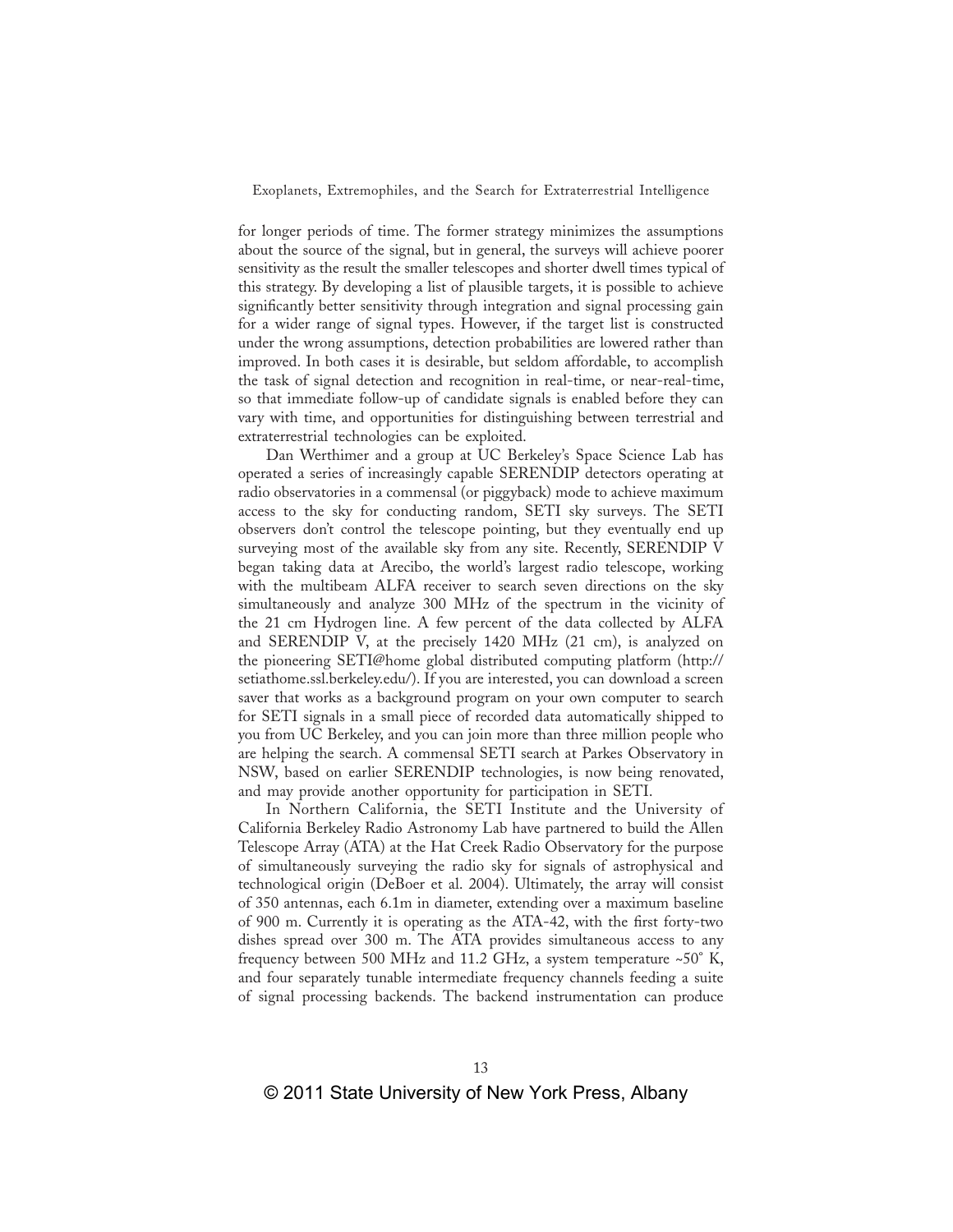wide-angle radio images of the sky with ~20000 resolution pixels and 1024 spectral channels per pixel, and at the same time, study three point sources of interest within its large field of view using phased up beams at two different frequencies. This new approach to commensally sharing the sky allows SETI and traditional radio astronomical science to both utilize the telescope nearly full time. Unlike, the SERENDIP systems at Arecibo, the SETI signal detection takes place in near-real-time. The ~250,000 stars in our current catalog of "habstars" provides a few stellar targets in every array field of view at lower frequencies and enables efficient commensal observing. Another catalog of about 3500 target directions is enabling a survey of twenty square degrees surrounding the galactic center, within which are located some ten billion distant stars. Whereas the targeted searches of nearby "habcat" stars would detect transmitters as strong as the current radar signals we generate to study our ionosphere, at the distance of the galactic center this survey would detect a transmitter with a power equivalent to twenty thousand Arecibo planetary radars.

The ATA is the first attempt to manufacture a radio telescope by taking advantage of cost discounts from economies of scale, consumer off-the-shelf components (primarily from the telecommunications industry), and inexpensive commercial manufacturing technologies. Like ASKAP, now being built in Western Australia, and MeerKAT under construction in South Africa, the ATA is one of the pathfinders for the Square Kilometre Array, a project to build an international observatory with one hundred times the collecting area of the full 350-dish ATA. The ATA is very much a Moore's Law telescope. Whereas all the data from 500 MHz to 11.2 GHz is brought to the central processing center as analog signals, only a small portion of that data is currently digitized and sent to the astronomical and SETI processors. In the future, as digitizers and processors get cheaper, the array will improve its capability by investigating more and more of the spectrum simultaneously. The ATA will continue to allow us to increase the speed with which we explore the cosmos.

Moore's Law improvements have helped optical SETI (OSETI) programs every bit as much as they have enabled the ATA. At Harvard, Paul Horowitz and his students are using a new, dedicated, OSETI telescope for a survey of the 60 percent of the northern sky visible from the Oak Ridge Observatory in Massachusetts (Horowitz et al. 2006). The telescope is housed in a building enthusiastically constructed with student labor. The 72" primary and 36" secondary mirrors have been manufactured inexpensively by fusing glass over a spherical form and then polishing, because the system does not require image quality optics. The detection system is based on eight pairs of 64-pixel Hamamatsu fast photodiodes, and custom electronics for real-time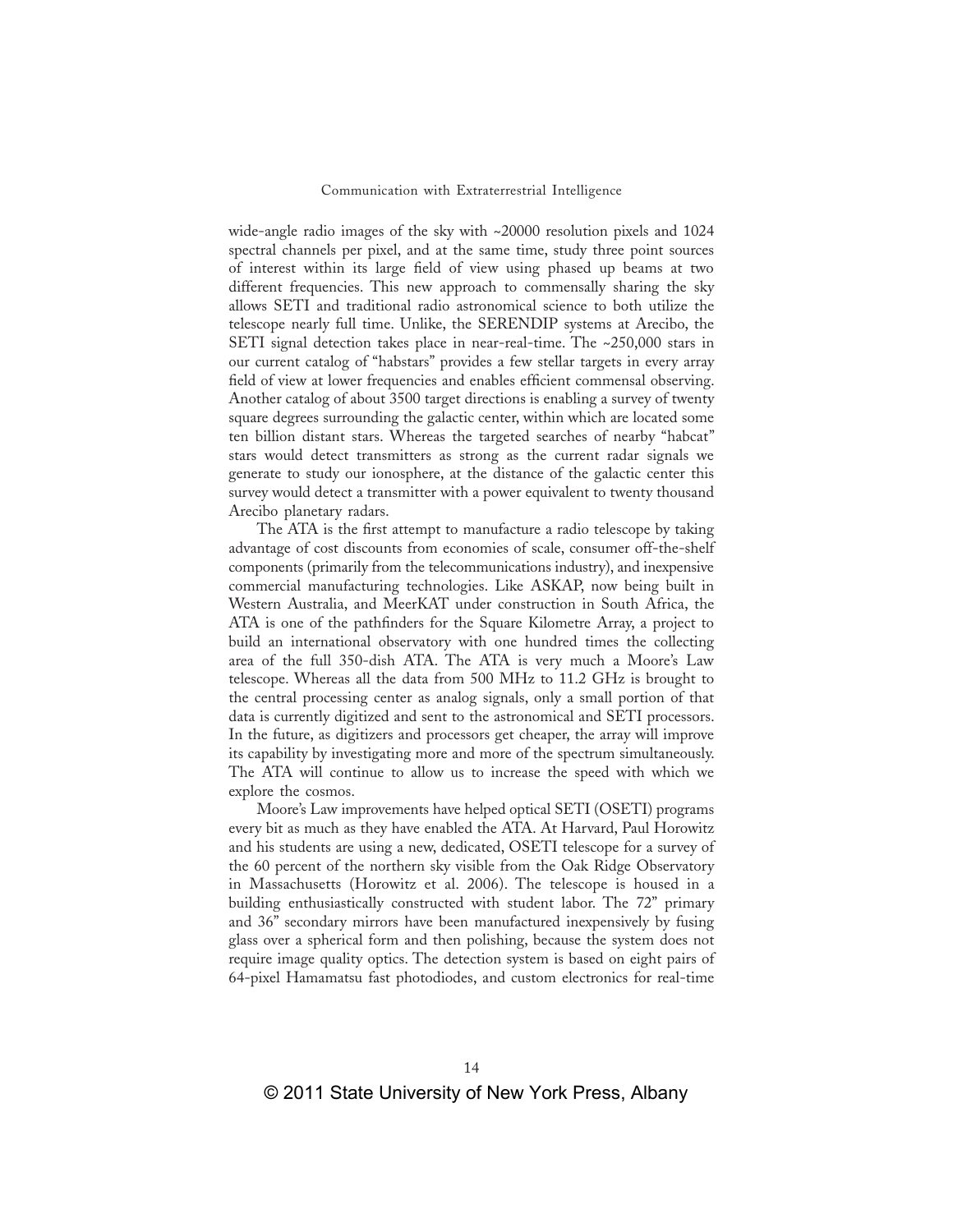detection. This new telescope searches for powerful transmitters from a large collection of stars by conducting meridian transit scans of the sky in  $1.6^{\circ}$  $\times$  0.2° strips (with a dwell time, due to the Earth's rotation, of about one minute). The sky visible from that site can be scanned in approximately 150 clear nights. The survey sensitivity should be adequate to detect laser pulses from the analog of a current Helios-class laser being transmitted through a 10 m telescope up to a distance of 1000 light years. In Australia, at the Campbelltown Rotary Observatory at the University of Western Sydney, an OSETI program has been in operation for several years conducting a targeted search of nearby stars (Bhathal 2011).

Looking toward the future, when the ATA is fully built out, ASKAP and MeerKAT become operational, and then eventually the Square Kilometre Array comes on, we are hoping that some of the students attending the Astrobiology Science Conference will be inspired to take over from us. At the SETI Institute, we plan for success and actively try to educate the next generation of scientists. For example, we have developed a yearlong integrated science curriculum for ninth graders, called *Voyages Through Time*.

In addition to Phillip Morrison's hopeful characterization of SETI as the archeology of the future, I think that SETI is extraordinarily important because it provides an opportunity to change the perspective of every person on this planet. The successful detection of a signal, or even the serious discussion of that possibility, would have the effect of holding up a mirror to the Earth. In this mirror we, all of us, would be forced to see ourselves as Earthlings, all the same when compared to the detected extraterrestrials. SETI can help to trivialize the differences among humans that we find so divisive today. This is why, when I got to make a wish to change the world as part of my TED prize (http://www.tedprize.org/jill-tarter/) (Tarter et al. 2011), I said, "I wish that you would empower Earthlings everywhere to become active participants in the ultimate search for cosmic company."

SETI might succeed in my lifetime, in your lifetimes, or never. There is no satisfactory way to make an estimate. The wisest summary still remains the last sentence in the original 1959 *Nature* journal article: "The probability of success is difficult to estimate, but if we never search the chance of success is zero" (Cocconi and Morrison 1959, 846). So I invite you to stay tuned because some of us are determined to keep searching, and we could use your help.

# **Note**

This chapter is an adaptation of J. C. Tarter, "Extremophiles and Exoplanets: Expanding the Potentially Habitable Real Estate in the Galaxy," in *ISS2009: Genes to Galaxies* (Sydney: Science Foundation for Physics, 2009).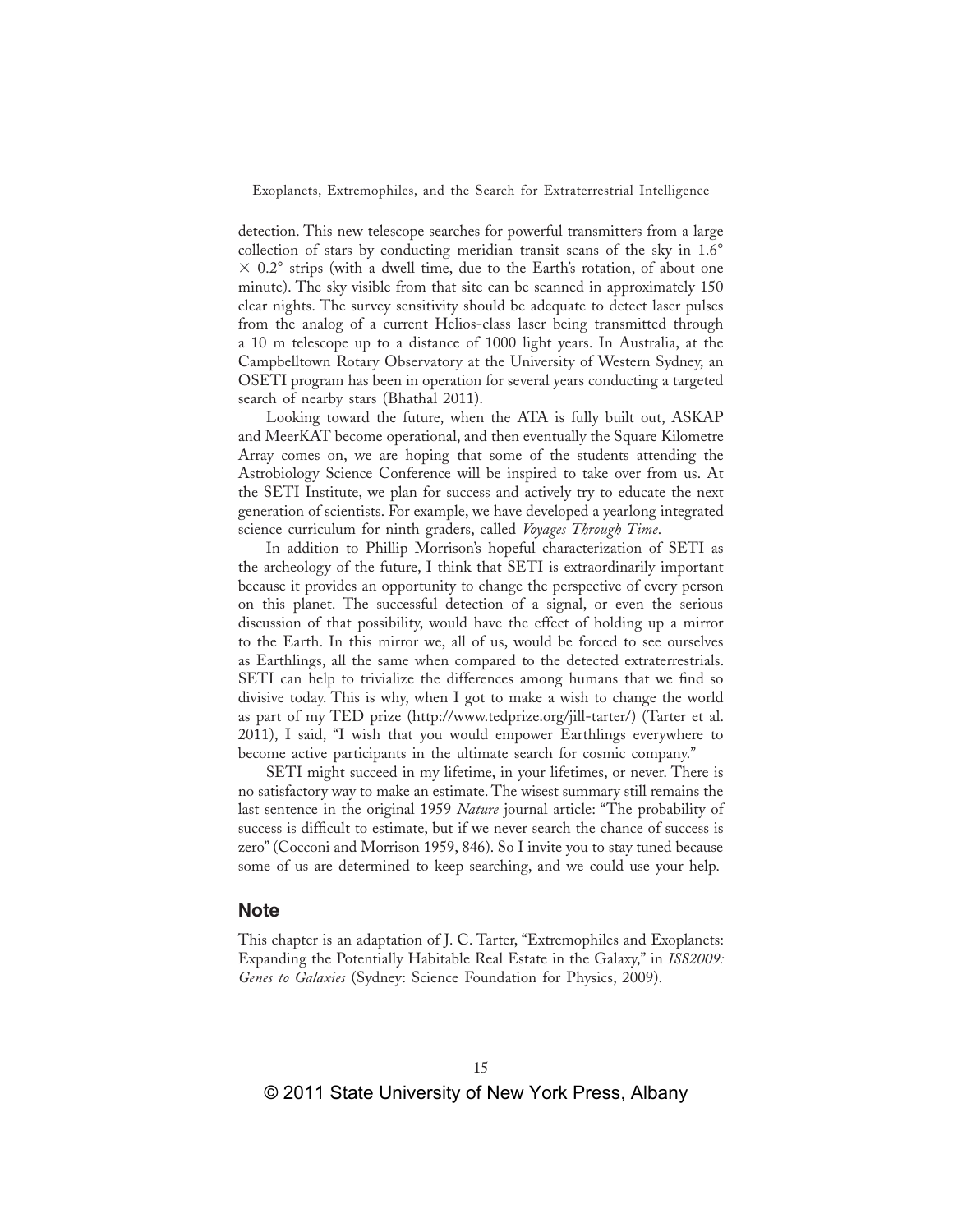# **Works Cited**

- Beatty, J. T., J. Overmann, M. T. Lince, A. K. Manske, A. S. Lang, R. E. Blankenship, C. L. Van Dover, T. A. Martinson, F. G. Plumley. 2005. An obligately photosynthetic bacterial anaerobe from a deep-sea hydrothermal vent. *Proceedings of the National Academy of Sciences* 102 (26): 9306–10.
- Bhathal, R. 2011. The OZ OSETI project. In *Communication with extraterrestrial intelligence (CETI)*, ed. D. A. Vakoch. Albany, NY: State University of New York Press.
- Breezee, J., N. Cady, and J. T. Staley. 2004. Subfreezing growth of the sea ice bacterium "Psychromonas ingrahamii." *Microb. Ecol.* 300:4.
- Cabrol, N. A., E. A. Grin, L. Prufert-Bebout, L. Rothschild, and A. N. Hock. 2005. Field and diving exploration of the highest lakes on Earth: Analogy of environment and habitats with early Mars and life adaptation strategies to UV [Abstract]. 2005 Biennial Meeting of the NASA Astrobiology Institute, Boulder, CO. *Astrobiology* 5: 305–306.
- Cocconi, G., and P. Morrison. 1959. Searching for interstellar communication. *Nature* 184: 844–46.
- Dalton, J. B., R. Mogul, H. K. Kagawa, S. L. Chan, and C. S. Jamieson. 2003. Near-infrared detection of potential evidence for microscopic organisms on Europa. *Astrobiology* 3: 505–529.
- Darling, D. 2001. *Life everywhere: The maverick science of astrobiology*. New York: Basic Books.
- DeBoer, D., W. J. Welch, J. D. Dreher, J. C. Tarter, L. Blitz, M. D. Davis, M. Fleming, D. Bock, G. Bower, J. Lugten, G. Girmay-Keleta, L. D'Addario, G. Harp, R. Ackermann, S. Weinreb, G. Engargiola, D. Thornton, and N. Wadefalk. 2004. The Allen Telescope Array. *Ground-based Telescopes*, ed. J. M. Oschmann, Proc. SPIE 5489: 1021–28.
- Dick, S. J. 1984. *Plurality of worlds: The extraterrestrial life debate from Democritus to Kant*. Cambridge: Cambridge University Press.
- Drake, Frank. 1960. How can we detect radio transmissions from distant planetary systems. *Sky and Telescope* 19: 140–43.
- Fisher, C. R., I. R. MacDonald, R. Sassen, C. M. Young, S. Macko, |S. Hourdez, R. Carney, S. Joy, and E. McMullin. 2000 Methane ice worms: *Hesiocaeca methanicola* colonizing fossil fuel reserves. *Naturwissenschaften* 87: 184–87.
- Gold, T. 1998. *The deep hot biosphere*. New York: Springer.
- Harp, G. R., R. F. Ackermann, S. K. Blair, J. Arbunich, P. R. Backus, J. C. Tarter, and the ATA Team. 2011. A new class of SETI beacons that contain information. In *Communication with extraterrestrial intelligence*

### © 2011 State University of New York Press, Albany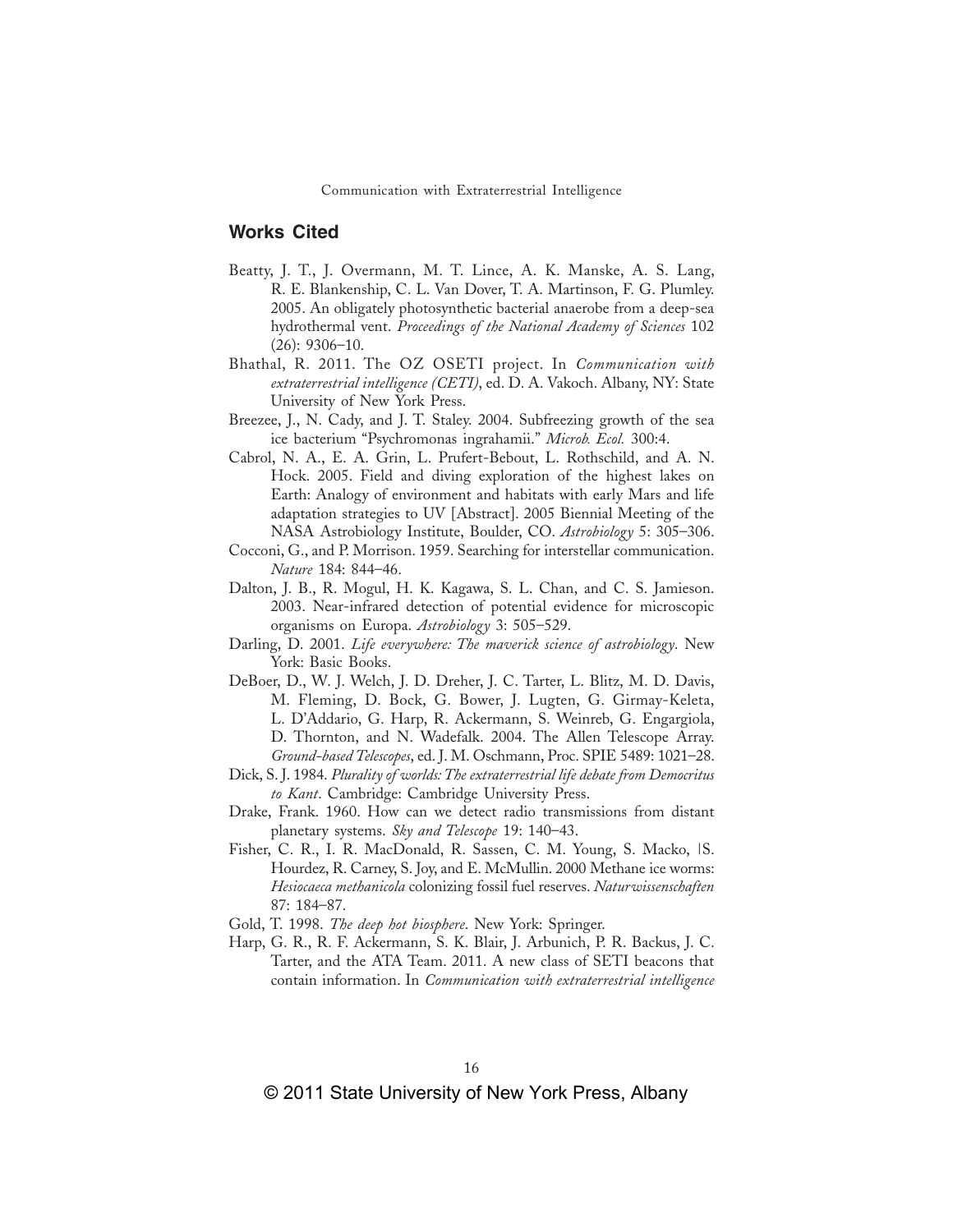*(CETI)*, ed. D. A. Vakoch. Albany, NY: State University of New York Press.

- Horowitz, P., C. Coldwell, A. Howard, D. Latham, B. Stefanik, J. Wolff, and J. Zajac. 2006. Targeted and all-sky search for nanosecond optical pulses at Harvard-Smithsonian, preprint, http://seti.harvard.edu/oseti/ oseti.pdf.
- Howard, Andrew W., and Paul Horowitz. 2001. Is there RFI in pulsed optical SETI? *The Search for Extraterrestrial Intelligence (SETI) in the Optical Spectrum III*, eds. Stuart A. Kingsley and Ragbir Bhathal, Proc. SPIE 4273: 153–60.
- Kashefi, K., and D. R. Lovley. 2003. Extending the upper temperature limit for life. *Science* 301: 934.
- Kasting, J. F., and Catling, D. 2003. Evolution of a habitable planet. *Annual Review of Astronomy and Astrophysics* 41: 429–63.
- Léger, A., M. Ollivier, K. Altwegg, N. J. Woolf. 1999. Is the presence of  $H_2$ O and  $O_3$  in an exoplanet a reliable signature of a biological activity? *Astronomy and Astrophysics* 341: 304–11.
- Lovelock, J. 1965. A physical basis for life detection experiments. *Nature* 207: 568–70.
- Lovelock, J. E., and L. Margulis. 1974. Atmospheric homeostasis by and for the biosphere: The Gaia Hypothesis. *Tellus* 26: 2–9.
- Mallove, E. F. 1990. Extraterrestrial search marks 30th anniversary: An interview with Prof. Philip Morrison. *MIT Tech Talk*, November 7.
- Mattimore, V., and J. R. Battista. 1996. Radioresistance of *Deinococcus radiodurans*: Functions necessary to survive ionizing radiation are also necessary to survive prolonged dessication. *Journal of Bacteriology* 178 (3): 633–37.
- Mumma, M. J., R. E. Novak, T. Hewagama, G. L. Villanueva, B. P. Bonev, M. A. DiSanti, M. D. Smith, and N. Dello Russo. 2005. Absolute abundance of methane and water on Mars: Spatial maps. *BAAS* 37: 669.
- Pelli, D. G., S. C. Chamerlain. 1989. The visibility of 350 °C black-body radiation by the shrimp *Rimicaris exoculata* and man. *Nature* 337: 460–61.
- Raymond, S. N., A. M. Mandell, and S. Sigurdsson. 2006. Exotic Earths: Forming habitable worlds with giant planet migration. *Science* 313: 1413–16.
- Roadcap, G. S., R. A. Sanford, J. Qusheng, J. R. Pardinas, and C. M. Bethke. 2006. Extremely alkaline ( $pH>12$ ) ground water hosts diverse microbial community. *Ground Water* 44: 511.
- Rothschild, L. J. and R. L. Mancinelli. 2001. Life in extreme environments. *Nature* 409: 1092–1101.